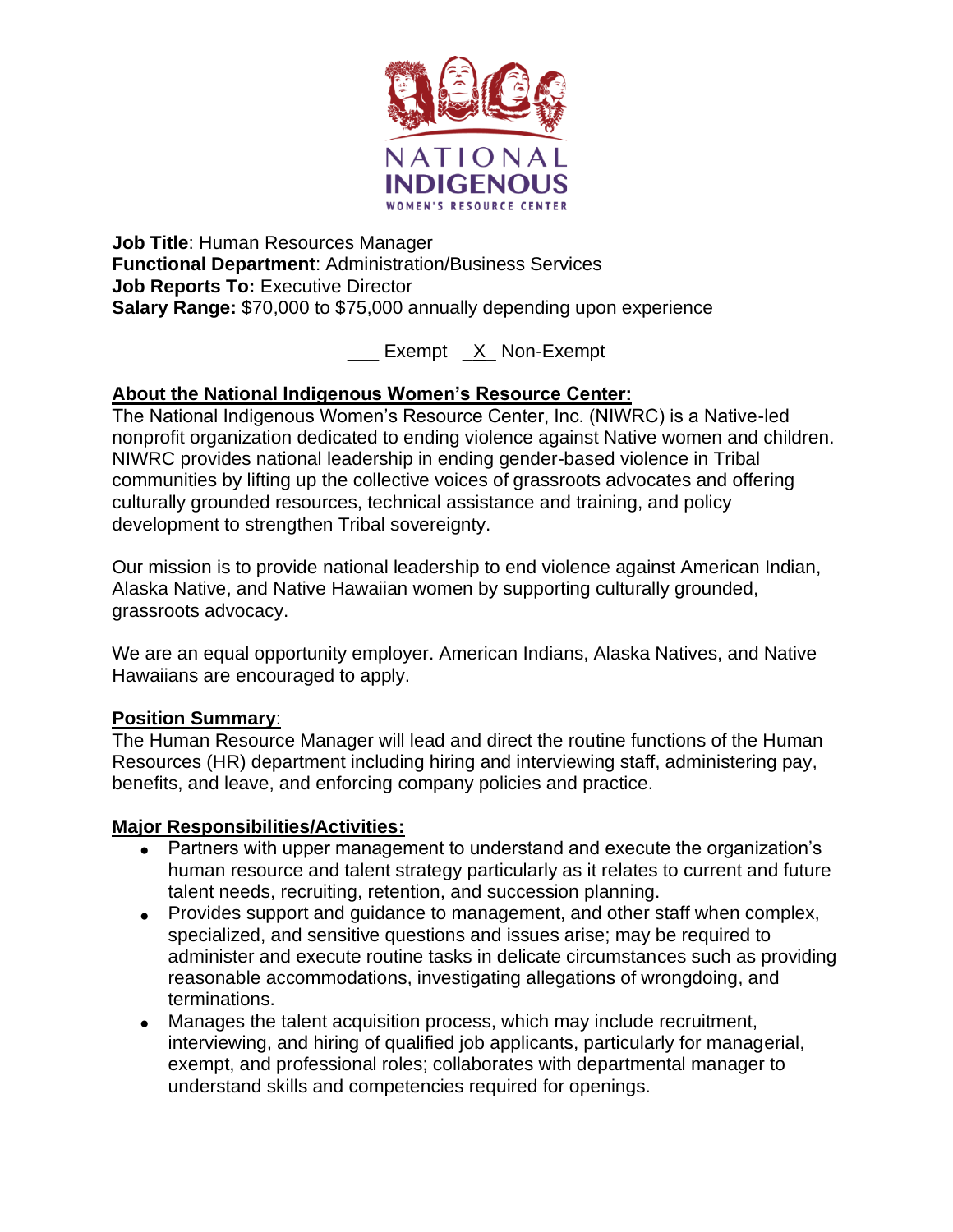- Analyzes trends in compensation and benefits; researches and proposes competitive base and incentive pay programs to ensure the organization attracts and retains top talent.
- Creates learning and development programs and initiatives that provide internal development opportunities for employees.
- Oversees employee disciplinary meetings, terminations, and investigations.
- Maintains compliance with federal, state, and local employment laws and regulations, and recommended best practices; reviews policies and practices to maintain compliance.
- Maintain knowledge of trends, best practices, regulatory changes, and new technologies in human resources, talent management, and employment law.
- Process company payroll.
- Conduct or acquires background checks and employee eligibility verifications.
- Maintain and update employee files.
- Process health insurance.
- Prepare offer letters to candidates.
- Participate in staff calls and maintain notes and follow up on action items.
- Handles employment-related inquiries from applicants, employees, and supervisors, referring complex and/or sensitive matters to the appropriate staff.
- Oversee employee onboarding process.
- Maintain workplace safety regulations and requirements.
- Ensure employee handbook and company policies are up to date and administered.
- Create and maintain job descriptions.
- Oversee employee relations including discipline procedures, performance reviews, exit.
- Interviews and termination paperwork.
- Ensure job descriptions are up to date and compliant with all local, state, and federal regulation.
- Plan and implement human resources programs for specific areas of human resources management.
- Develop and deliver presentations to upper management and board of directors regarding human resources policies, programs, and practices.
- Maintain employee training records for annual survey.
- Conduct and coordinate company-wide safety training, safety meetings, quarterly safety inspections, and Safety Committee meetings.
- Direct the safety and workers compensation programs in compliance with OSHA guidelines.
- Ensure proper documentation is completed; investigate accidents and direct return to work programs.
- Ability to create charts, graphs, and basic formulas in Excel is required.
- Ability to communicate on all levels with management members, employees, or regulatory agencies.
- Ability to read, analyze, and interpret common journals, business reports, financial reports, and legal documents.